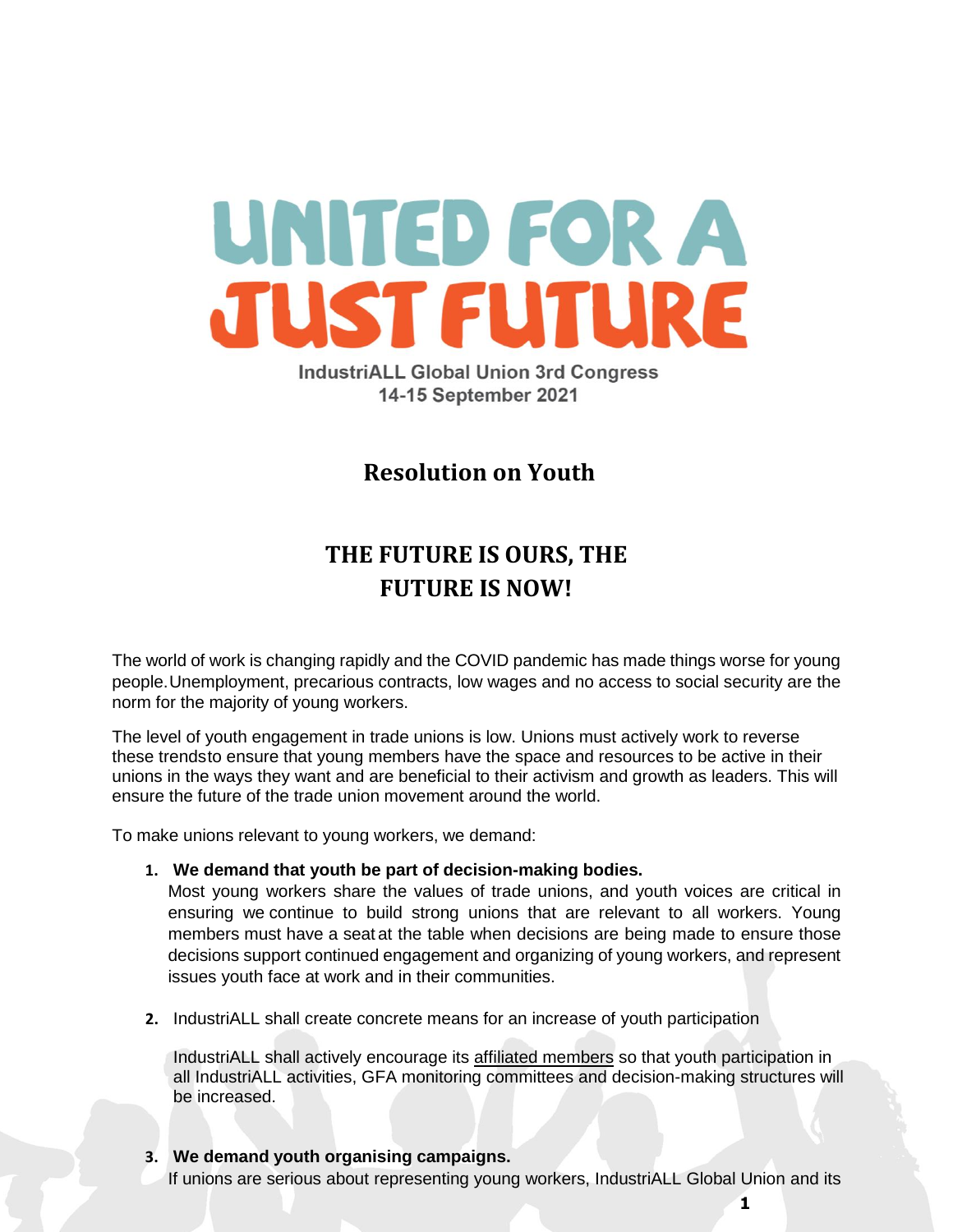affiliates' leadership should provide support in specific campaigns. With concrete resources, realistic budgets and adequate time to organise new, young workers, with a focus on countries where trade unions do not have adequate structure or resources.

#### **4. We demand regional and international capacity building exchange programmes.**

In order to build strength globally and be successful at engaging youth in all workplaces in our unions, we need to build relationships with other young workers around the world. Youth empowerment programmes and youth educational opportunities, and exchange programmes willgive us the ability to learn from each other and create better ways of getting youth involved.

#### **5. We demand youth and youth feminist academy**

To prepare Youth Activists and Youth Feminists as a reliable leaders, structures and adequate training (capacity building) is needed. These academies can be set at regional and national level.

#### **6. We demand youth involvement in all negotiations concerning our future.**

Youth work is often synonymous with precariousness – contractual insecurity and wage insecurity. We demand decent and quality jobs that allow all young workers to envisage a futureof security and confidence and the only way to ensure this is by involving young workers when negotiating collective agreements and negotiating employment policies.

#### **7. We demand an end to gender-based violence.**

Gender-based violence is still a reality. Sexual harassment is still happening at workplaces, and within our unions. We, youth of IndustriALL, say no to gender-based violence! We want safe spaces for women. We want gender awareness campaigns in all our unions and at workplaces, and we demand that ILO Convention 190 be ratified by all the countries we represent!

#### **8. We demand equal jobs, equal pay and equal rights.**

Because of inequality, young women suffer more precariousness, unemployment and poverty. We need to raise the visibility of young women working in our industries and promote young women's employment, especially in jobs from which they have traditionally been excluded.

#### **9. We demand unions where everyone's voice is respected.**

We want democratic and inclusive unions in IndustriALL and its affiliates where unions are no longer a place where workers can be discriminated against because of age, gender, origin, sexualorientation, race, social status, religion or culture. We want a world free of discrimination.

#### **10. We demand a better work-life balance.**

The climate crisis, the transformation of the world of work and the increase of precarious employment, the growth of the gig economy and platform work, impact above all on our future. The world of work is changing. New technologies offer new possibilities, which could improve ourwork-life balance. We want to drive this change.